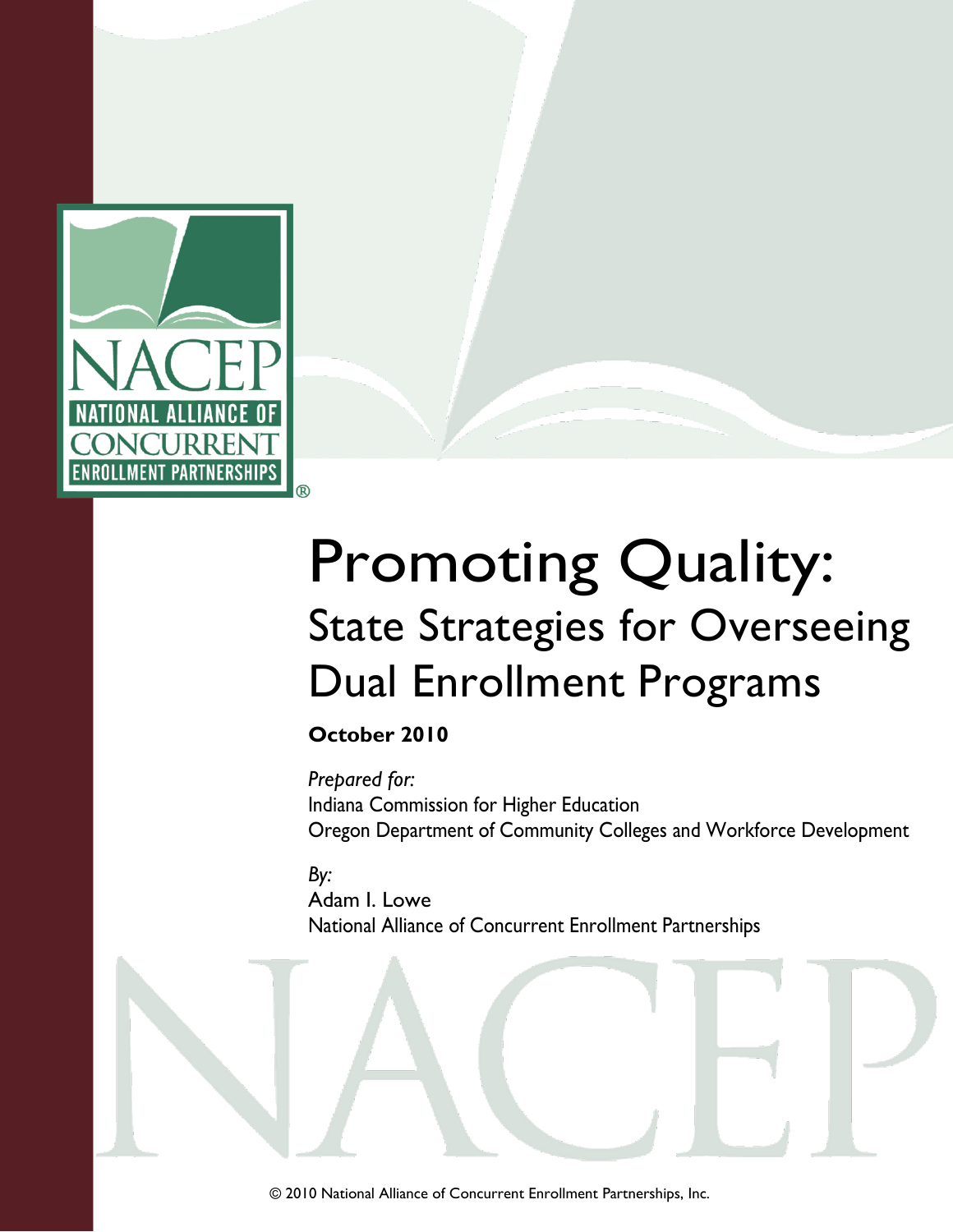### **ACKNOWLEDGEMENTS**

This report was made possible by the generous financial support of the Indiana Commission for Higher Education (ICHE) and the Oregon Department of Community Colleges and Workforce Development (ODCCWD). Catisha Coates (ICHE) and Larry Cheyne (ODCCWD) provided considerable encouragement and enthusiasm for learning best practices from other states. The views expressed in this report do not necessarily represent the positions or policies of either ICHE or ODCCWD.

The author would like to acknowledge those individuals who were interviewed, taking the time to share their experience with others:

- Julie Alexander, Florida Department of Education
- Larry Cheyne, Oregon Department of Community Colleges and Workforce Development
- Sam Gingerich, South Dakota Board of Regents
- Cynthia Grua, Utah System of Higher Education
- Rob Kerr, Illinois Community College Board
- Moya Kessig, Utah State Office of Education
- Marsha McCormick, Joliet Junior College
- > Beth Rhoades, Weber State University
- Peggy Sadler, Salt Lake Community College
- Gretchen Schmidt, Virginia Community College System
- > Heather Sherry, Florida Department of Education
- Ted Ungricht, Utah Valley University

Acknowledgement is also due to NACEP's founders and committed volunteers, who have devoted considerable time and energy to drafting national standards for and encouraging the development of quality concurrent enrollment partnerships.

# ABOUT NACEP

The National Alliance of Concurrent Enrollment Partnerships (NACEP) is a professional organization for high schools and colleges that advances seamless education through secondary and post-secondary collaborations. Established in 1999 in response to the dramatic increase in concurrent enrollment courses throughout the country, NACEP fosters student success and achievement by supporting standards of excellence that promote program and professional development, accreditation, research and advocacy.

For additional information contact Adam Lowe, NACEP Executive Secretary, at (919) 593-5205 or **[alowe@nacep.org](mailto:alowe@nacep.org)** or visit the NACEP website:

#### **[www.nacep.org](http://www.nacep.org/)**

### **DEFINITIONS**

There is considerable variation and confusion in the usage of the terms dual enrollment, dual credit, and concurrent enrollment. States use these terms in different ways, and individual programs and schools often use them interchangeably.

NACEP defines **concurrent enrollment** as the opportunity for high school students to take a college class taught by a trained high school teacher in order to simultaneously earn both high school and transcripted college credit, at their high school, during the regular school day.

NACEP considers concurrent enrollment to be a subset of **dual enrollment** opportunities for high school students to take a college class in order to simultaneously earn both high school and transcripted college credit. Dual enrollment courses can be taught by high school and/or college/university instructors and can occur on the high school campus, the college/university campus, or via distance education.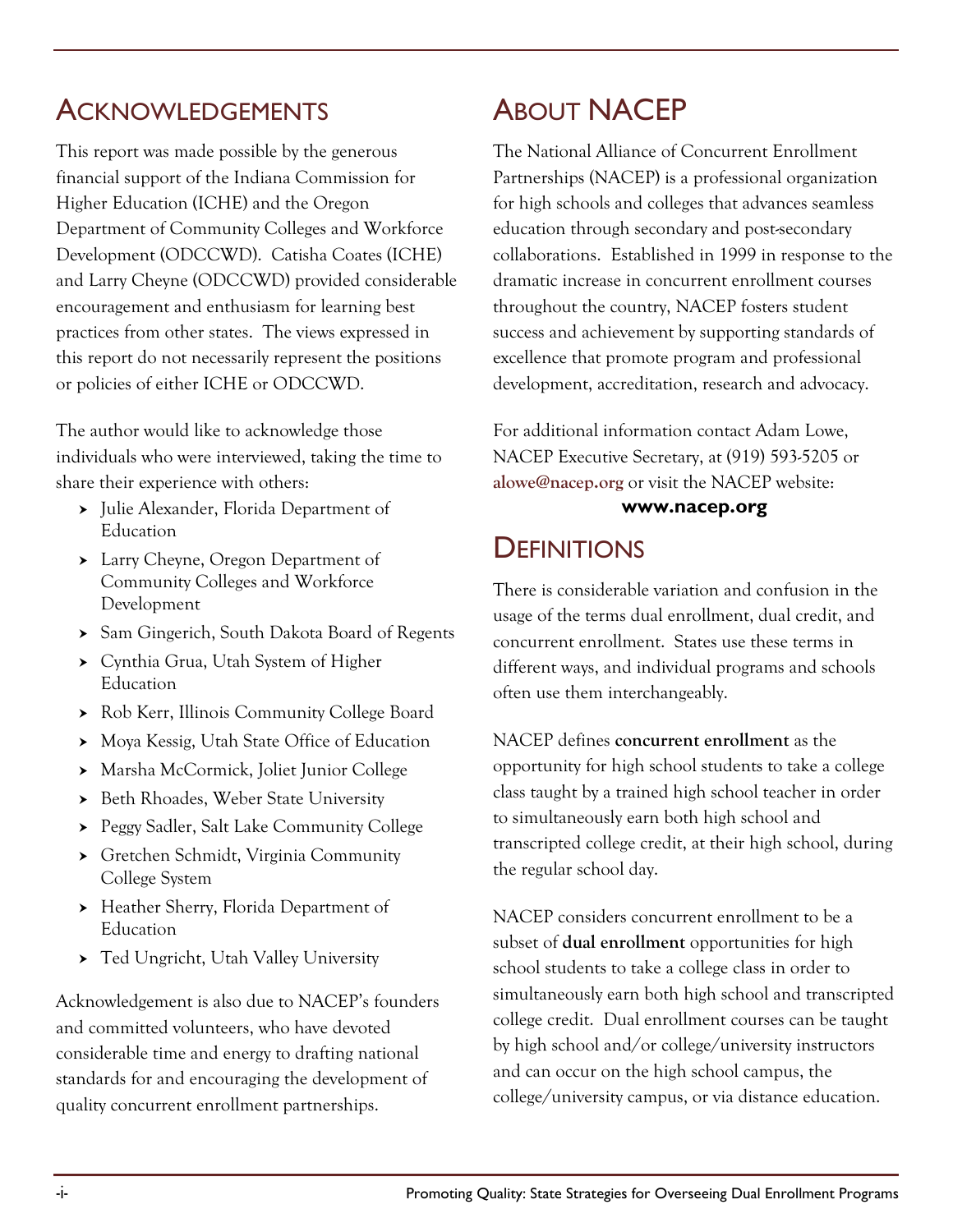### **INTRODUCTION**

#### **Context**

In many states across the country, legislative and policy changes have led to rapid expansion of **dual enrollment** programs in recent years – especially **concurrent enrollment** programs where high school students take a college class taught by a trained high school teacher for both high school and college credit, at their high school, during the regular school day.

Concerns about dual enrollment course quality often follow periods of growth and expansion, particularly as many states embark on initiatives to raise the rigor of the high school experience through accelerated coursework and to increase access to dual enrollment for students who are underrepresented in higher education.

Observers and advocates of this expansion have cautioned that merely enrolling greater numbers of students is unlikely to achieve these policy goals with adequate quality assurance mechanisms in place (American Youth Policy Forum, 2006 and Jobs for the Future, 2008).

Twenty-nine states have adopted quality standards for post-secondary providers of dual enrollment (Education Commission of the States, 2008). The standards adopted across the states vary widely, but a common intent lies behind these standards – that college courses offered to high school students are of the same high quality and rigor as the courses offered to matriculated college students, regardless of their location, delivery method, or instructor.

Typical faculty standards adopted by states require instructors teaching college courses to

high school students to meet the same academic credential requirements as other faculty teaching on the college campus, classroom observations, and/or professional development specific to the course being taught. Course quality standards variably include requirements for academic department oversight over course syllabi, assessments, textbooks, grading policies and/or course evaluations.

At least seven states (Florida, Idaho, Illinois, Kansas, Montana, Oregon, and Utah) have modeled their quality standards on the National Alliance of Concurrent Enrollment Partnerships (NACEP)'s national standards in the areas of Faculty, Assessment, Curriculum, Students, and Program Evaluation.

#### **Purpose**

Few states have, however, established systems for overseeing dual enrollment programs to encourage institutions to align their practices with quality standards.

Five states (Arkansas, Indiana, Minnesota, Iowa, and South Dakota), have established incentives or requirements for post-secondary concurrent enrollment providers to pursue NACEP accreditation as one quality assurance mechanism. NACEP's peer-review accreditation process promotes the implementation of policies and practices to ensure that concurrent enrollment courses offered in the high school are the same as the courses offered on the sponsoring college campus.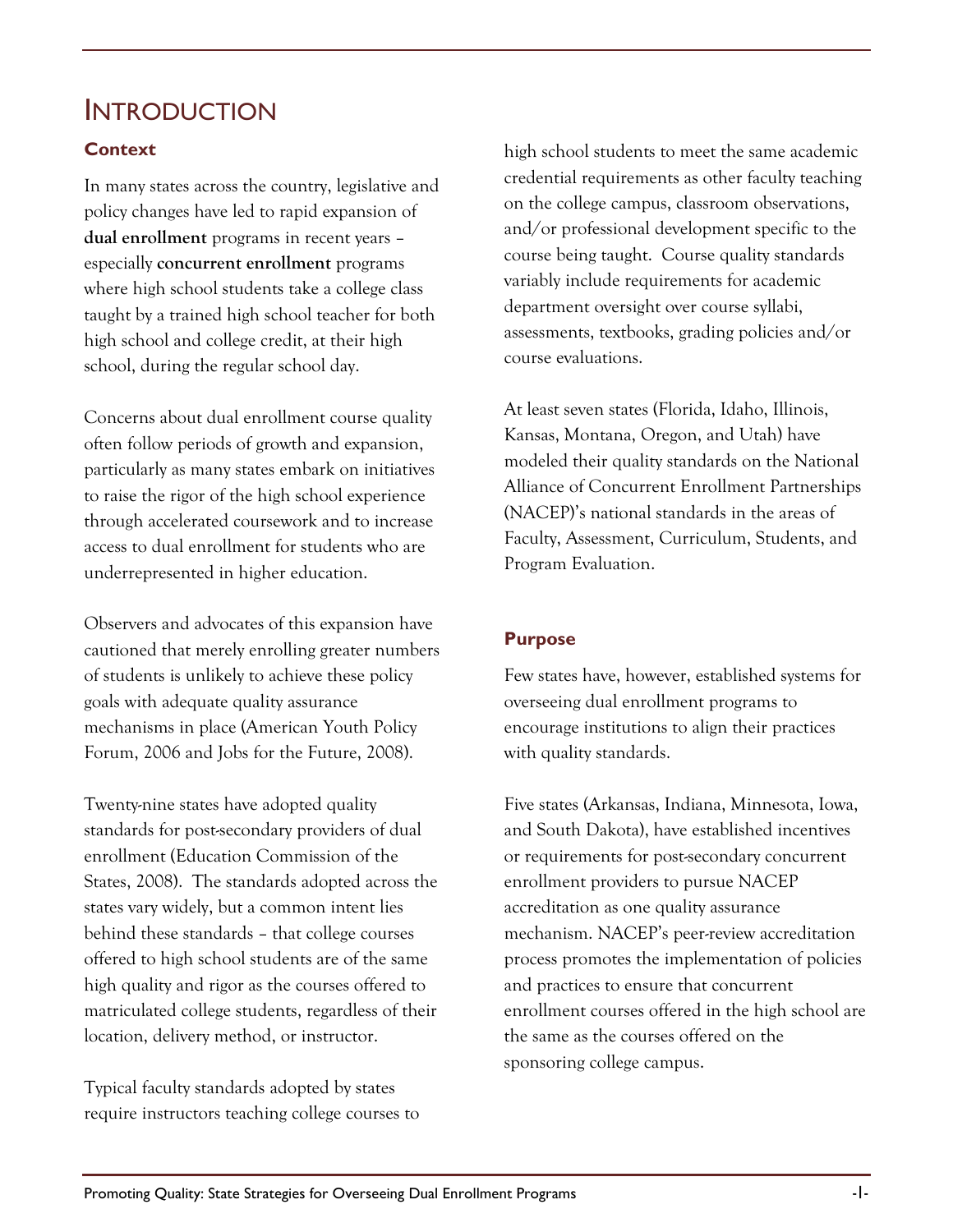A number of states are currently designing or redesigning dual enrollment oversight systems, including Indiana, Colorado, Kentucky, Ohio, Oregon, Montana, and Wyoming. While prior studies by the Education Commission of the States, the Community College Research Center, and the Western Interstate Compact for Higher Education have examined dual enrollment policies across the 50 states, none have looked in depth at the processes by which states conduct program oversight.

This report is designed to fill that void, by illuminating dual enrollment oversight and review strategies among the following state-level entities:

- > Florida Department of Education;
- > Illinois Community College Board;
- ▶ Oregon Dual Credit Oversight Committee;
- South Dakota Board of Regents;
- Utah System of Higher Education and Utah Office of Education; and
- Virginia Community College System

The report presents these six as in-depth case studies, and does not evaluate or judge the practices. NACEP does not take a position favoring a particular form of dual enrollment program oversight, and instead offers this report to help further knowledge and understanding of state-level policies and practices that advance the goal of seamless education through secondary and post-secondary collaborations.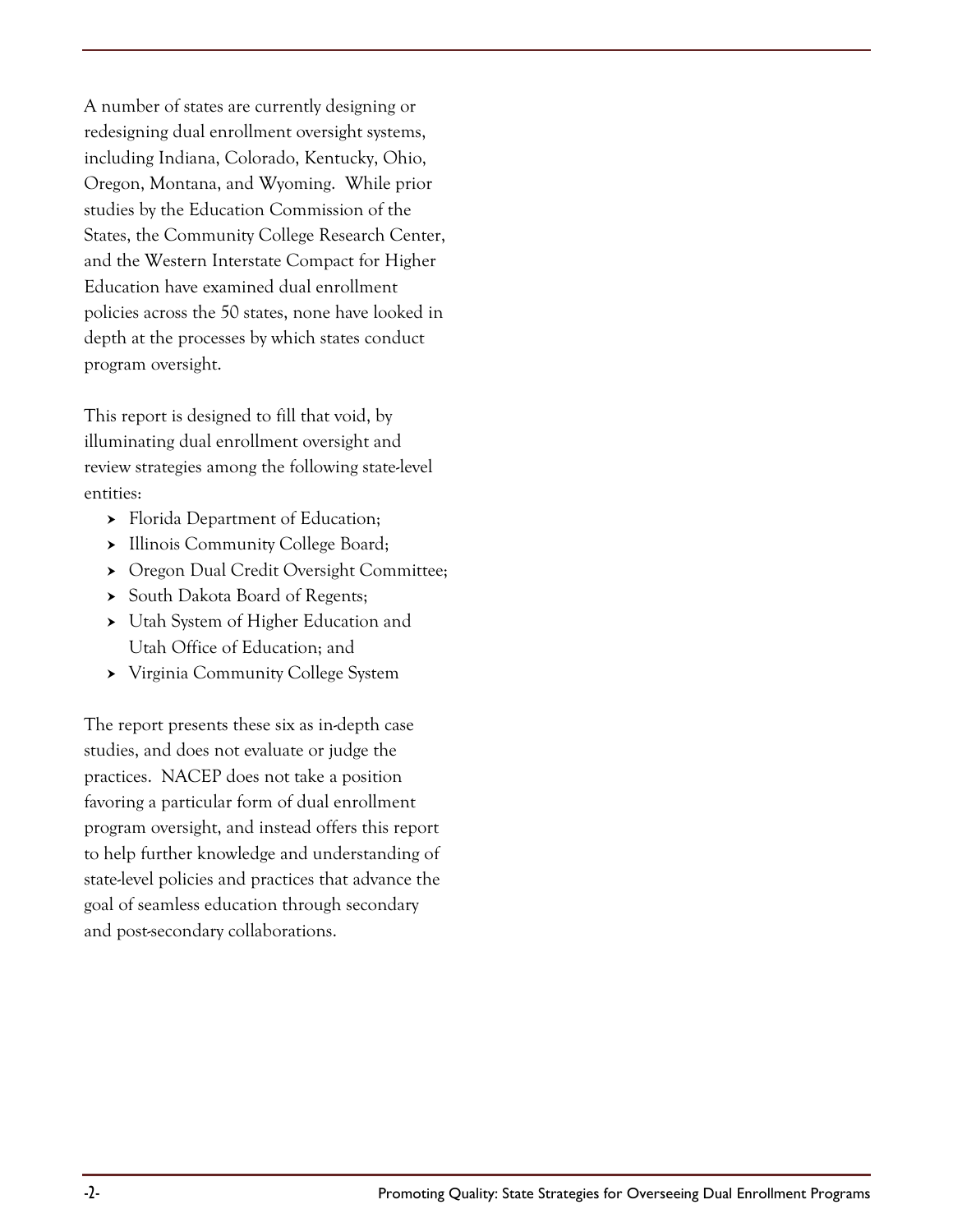### SUMMARY

Among the six case studies, seven main strategies for overseeing dual enrollment programs were observed:

- **Program Approval.** Front-end reviews are conducted to evaluate whether a dual enrollment program meets the state's standards. Without this approval, dual enrollment providers will not be able to offer courses (Oregon) or have their credits accepted (South Dakota).
- **Periodic Program Reviews**.Each dual enrollment program is examined periodically to gauge compliance with standards and program quality and to provide feedback to the colleges.
- **Student Outcome Analysis.** Researchers use longitudinal data on student outcomes, such as persistence and GPA in subsequent college courses. Research allows states to

spot trends and monitor performance.

- **Regular Collegial Meetings.** Regularlyoccurring collegial meetings provide opportunities for dual enrollment administrators and state officials to share best practices, discuss standards, and resolve issues that arise. Open dialogue helps create an environment for program improvement through information exchange and professional development.
- **Course Approvals.** States with the resources to review individual course learning outcomes and/or syllabi can verify that they are college-level courses and also meet high school graduation requirements. States with existing college course transfer libraries or common numbering systems can match proposed dual enrollment courses to these lists.

|                                   | South   |                 |        |               |      |          |  |  |
|-----------------------------------|---------|-----------------|--------|---------------|------|----------|--|--|
|                                   | Florida | <b>Illinois</b> | Oregon | <b>Dakota</b> | Utah | Virginia |  |  |
| Program Approval                  | O       |                 |        |               |      |          |  |  |
| Periodic Program Reviews          |         |                 |        |               |      | 2        |  |  |
| <b>Student Outcome Analysis</b>   |         |                 | ✔      |               |      |          |  |  |
| <b>Regular Collegial Meetings</b> |         |                 |        |               |      |          |  |  |
| <b>Course Approvals</b>           |         |                 |        |               |      |          |  |  |
| Review of District/College MOUs   |         |                 |        |               |      |          |  |  |
| <b>Annual Reporting</b>           |         |                 |        |               |      |          |  |  |

### STATE STRATEGIES FOR OVERSEEING DUAL ENROLLMENT PROGRAMS

**O** The Florida Department of Education approves programs that offer specific dual enrollment courses to students from school districts statewide. It does not affirmatively approve the majority of dual enrollment programs, which are subject to local agreements between school districts and community colleges and public universities in nearby locations.

**2** The Virginia Community College System does not have regularly scheduled program reviews, but the System's internal auditor performs program audits upon the Chancellor's request.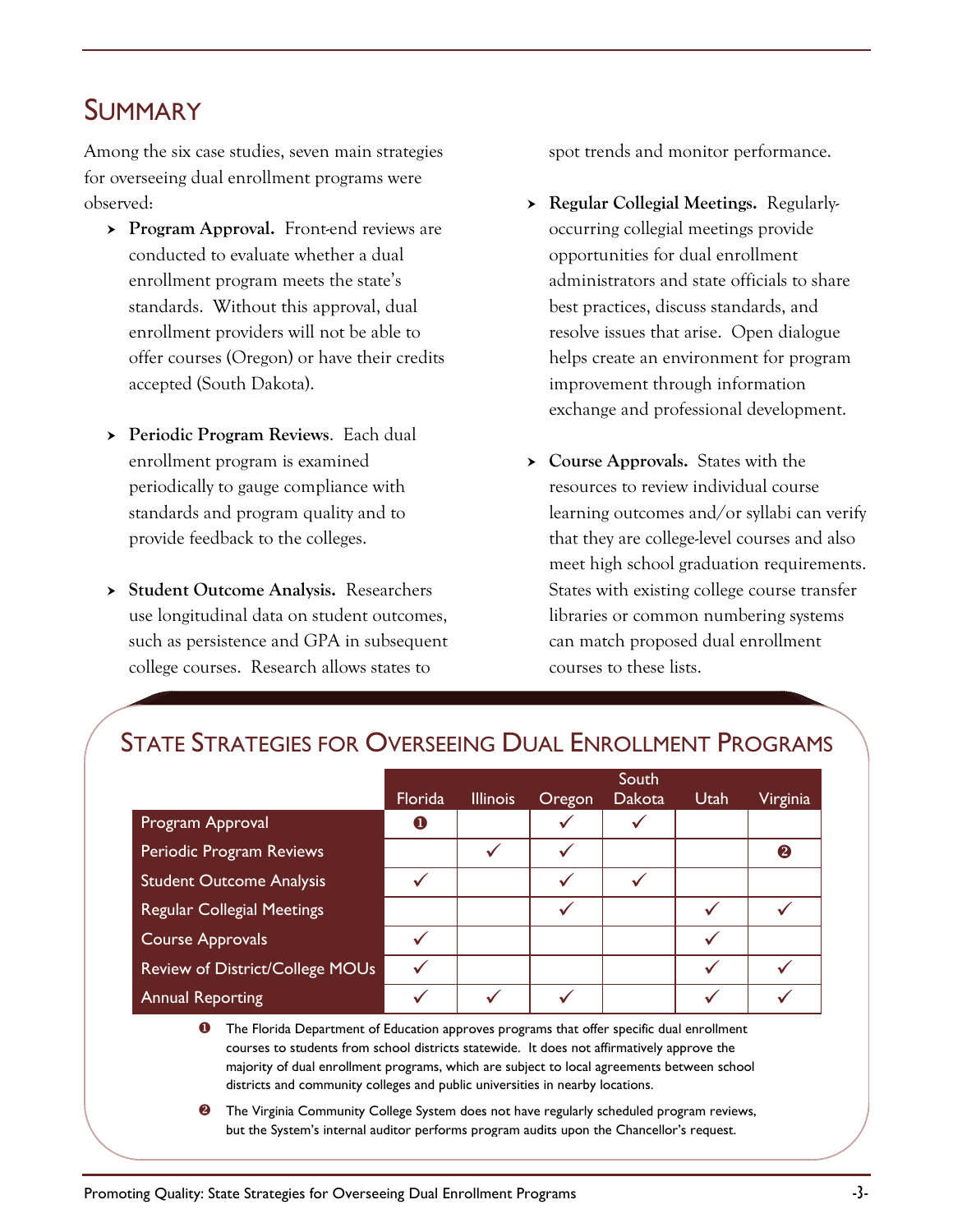- **Review of District/College MOUs.** In most states, post-secondary institutions and local school districts sign partnership agreements or Memoranda of Understanding (MOU) describing the terms and arrangements for dual enrollment courses. MOUs submitted to state officials provide them with an opportunity to review the contents and raise concerns with post-secondary institutions. These agencies provide postsecondary institutions with templates that include provisions required by legislation and policy.
- **Annual Reporting.** States can use information from annual reports to monitor trends, learn of new developments, and aggregate data for greater understanding of how programs are operating statewide. Data from institutions can be aggregated for state-level reports on dual enrollment practices and

prevalence. Without consistent data on a variety of data elements, policy-makers often make decisions without knowing the extent or success of a particular program or practice. While some states' annual reporting systems are limited to student enrollment, similar information is sometimes included in the MOUs submitted by colleges in those states. The large number and variance in format of MOUs, however, would make aggregation and analysis a challenge for state officials.

Each state agency implements a different combination of the seven strategies, emphasizing those aspects of oversight most relevant to their particular institutional and policy environment. Designing the right set of accountability measures can lead to program improvement, without burdensome regulatory measures. However, none of the strategies identified come without costs, all require human and financial resources at both the institution and state-level.

|                                          |         |                 |        | South  |      |          |
|------------------------------------------|---------|-----------------|--------|--------|------|----------|
|                                          | Florida | <b>Illinois</b> | Oregon | Dakota | Utah | Virginia |
| <b>Student Enrollment</b>                |         |                 |        |        |      |          |
| <b>Faculty Qualifications</b>            |         |                 |        |        |      |          |
| Courses Offered                          |         |                 |        |        |      |          |
| Locations                                |         |                 |        |        |      |          |
| <b>Student Selection Standards</b>       |         |                 |        |        |      |          |
| <b>Student Outcomes / Credits Earned</b> |         |                 |        |        |      |          |
| <b>Program Costs</b>                     |         |                 |        |        |      |          |

### ANNUAL REPORTING REQUIRED OF DUAL ENROLLMENT PROVIDERS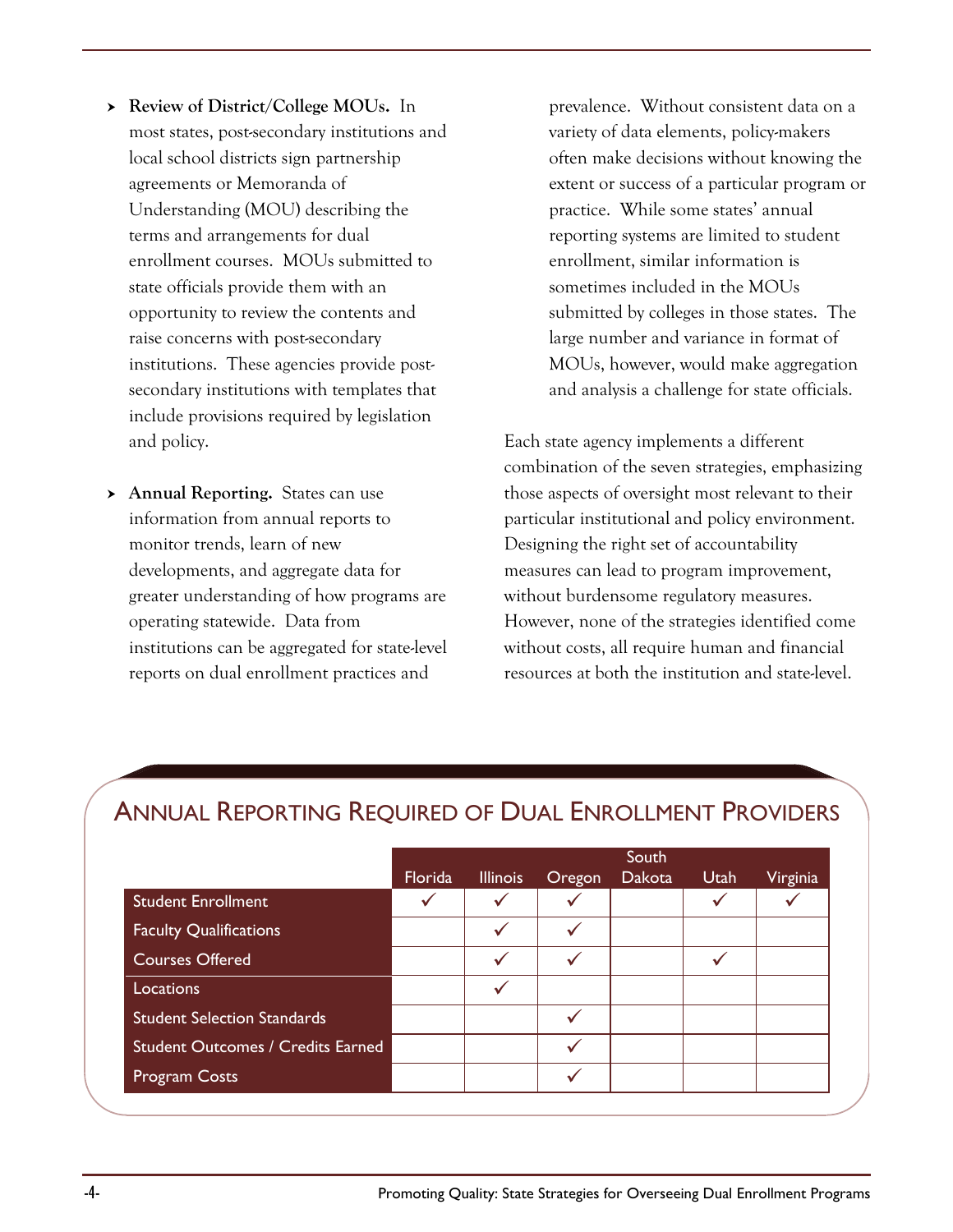## STATE OVERVIEWS

#### **Florida Department of Education**

Florida has a long-standing dual enrollment program, with 90% of student enrollment concentrated in 28 community colleges that are required to establish dual enrollment partnerships with school districts in their respective service areas. Some public universities voluntarily offer dual enrollment, along with a few private colleges and universities. Within the Florida Department of Education, there are two divisions that collaborate to oversee dual enrollment: the Florida Division of Colleges and the Office of Articulation.

Two Florida statutes govern dual enrollment courses: the Dual Enrollment Program statute and the District Interinstitutional Articulation Agreements statute. The Dual Enrollment statute establishes student eligibility, career pathways, alignment with the statewide course numbering system, transferability, free textbooks, and course weightings. The Interinstitutional Articulation Agreements statute requires school districts and community colleges to partner to offer dual enrollment courses and other articulated programs.

In 2008 the Council of Community College Presidents adopted a Statement of Standards for dual enrollment, adapted from the NACEP national standards. These standards were incorporated into a State Board of Education rule on College Credit Dual Enrollment, which became effective in June 2010. The Board's rule includes standards on placement testing, faculty qualifications, faculty liaisons, classroom observations, common course syllabi, textbooks, exams and grades, and instructional time.

The state expects to see a new surge in dual enrollment participation in the next few years, particularly occurring on high school campuses. This is largely due to a legislative change to the state's system of evaluating the performance of high schools. Beginning in the 2009-10 school year, the state-assigned school performance grades for high schools will include calculations for student participation and student performance on accelerated coursework, including dual enrollment.

The state utilizes four strategies for overseeing dual enrollment programs: (1) reviewing draft Interinstitutional Articulation Agreements (IAAs); (2) ensuring that all dual enrollment courses offered are listed on a Statewide Course Numbering System for college courses; (3) approving any programs that offer dual enrollment classes statewide; and (4) utilizing the state's comprehensive information system that tracks student enrollment and performance longitudinally in public K-12 schools into Florida public post-secondary institutions.

Every college is required to annually sign an IAA with each school district in its service area, covering course offerings, student eligibility, instructional quality, and cost sharing. The department developed a template to ensure that the IAAs include the required information. Reviewing draft IAAs each year gives FLDOE staff an opportunity to provide feedback if they have concerns or when issues arise about a particular program's quality.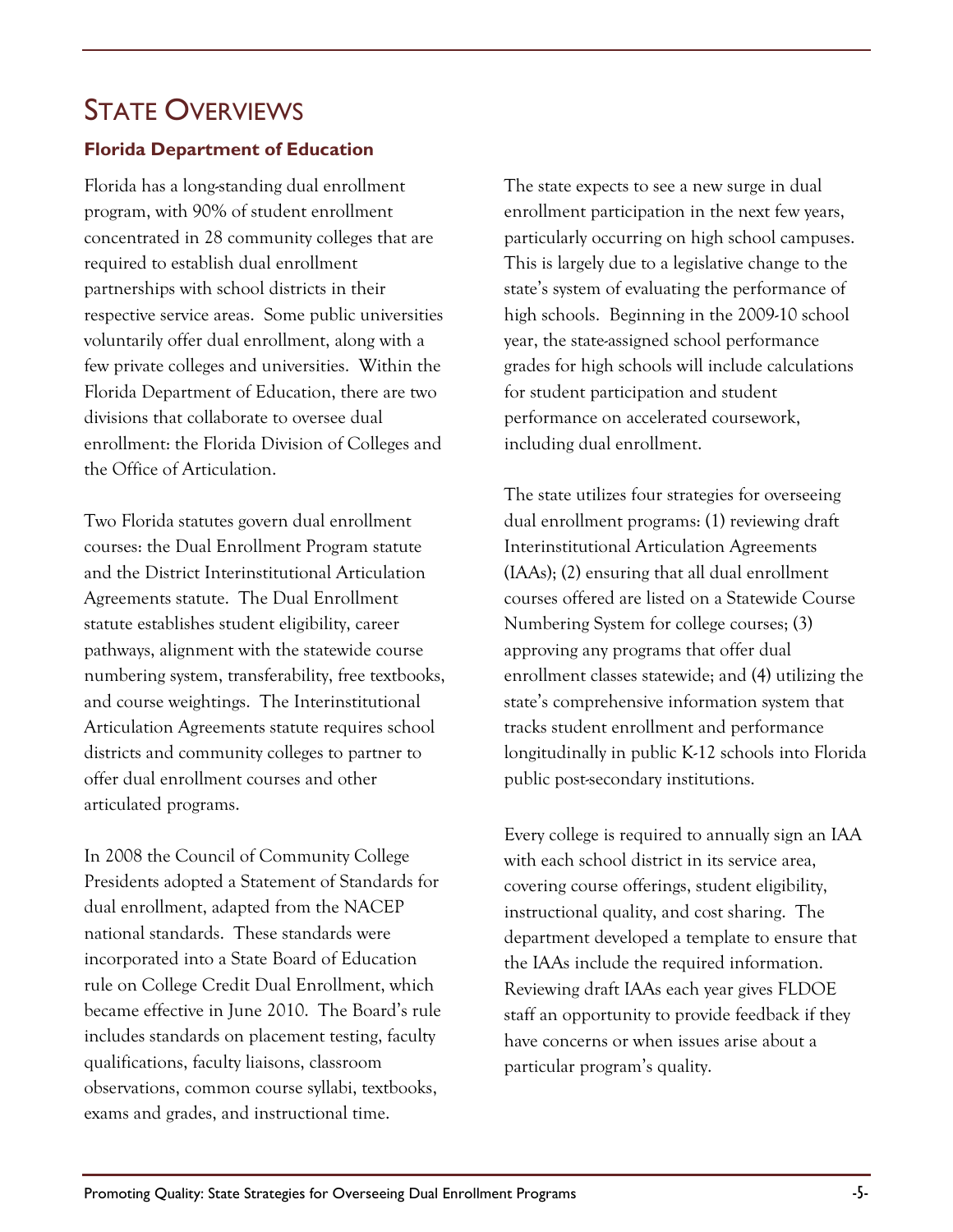The Department also is responsible for certifying that courses offered via dual enrollment appear in the Statewide Course Numbering System for post-secondary courses. It has developed a crosswalk for the most commonly taken academic credit courses that shows how they meet state high school graduation requirements, reducing the ambiguity of the type of high school credits students can earn through dual enrollment.

Lastly, the Department also approves programs that offer specific dual enrollment courses to students statewide. The three programs that have received approval are able to operate without needing to negotiate IAAs with all school districts across the state.

#### **Illinois Community College Board**

Concurrent enrollment is the predominant form of dual enrollment $^1$  in Illinois, with nearly 80% of student enrollment in dual enrollment courses located on high school or career center campuses. Dual enrollment became common in Illinois in the late 1990s, with enrollment nearly doubling in the last five years. A P-16 Initiative grant supported data collection and student tuition for a few years, though the grant has recently ended.

The Illinois Community College Board's (ICCB) Administrative Rules set out standards for community college dual enrollment programs,

covering: faculty qualifications and selection; student academic qualifications; placement testing and prerequisites, course offerings, and course requirements. The ICCB's standards have been in place for approximately 10 years.

The 2008 Illinois Dual Credit Quality Act legislatively established similar standards, and applies them additionally to universities as well as independent and private colleges offering dual enrollment. Oversight and review of community college programs remains with ICCB. The Act also directs the Board of Higher Education to oversee the implementation of the quality standards for dual enrollment programs offered by public universities and private post-secondary institutions. The Act also mandates annual reporting by each program on the courses offered, faculty and their credentials, student enrollments, and sites where dual enrollment is offered.

ICCB's primary strategy for dual enrollment program oversight is the Board's Recognition Process. In order to remain eligible for state funding, the Board conducts a site visit to each of the 39 colleges every five years to ensure that the colleges comply with state standards and demonstrate quality programming. Highly visible reports are provided to the college's President and Board of Trustees, and include both quality and compliance recommendations. The college is given an opportunity to respond. The final report and the college's response are presented to the ICCB's Trustees in a public meeting. The Trustees can establish conditional recognition or withdraw recognition of a college if there are significant compliance concerns.

In 2006, the dual enrollment standards were incorporated into the Recognition Manual and

 $\overline{a}$ 

<sup>1</sup> **Dual enrollment** as defined in the preface is known as **dual credit** in Illinois; **dual enrollment** is defined as a high school student taking a college course solely for college credit. The use of the term **dual enrollment** in this section, and throughout the report, follows the definition in the preface.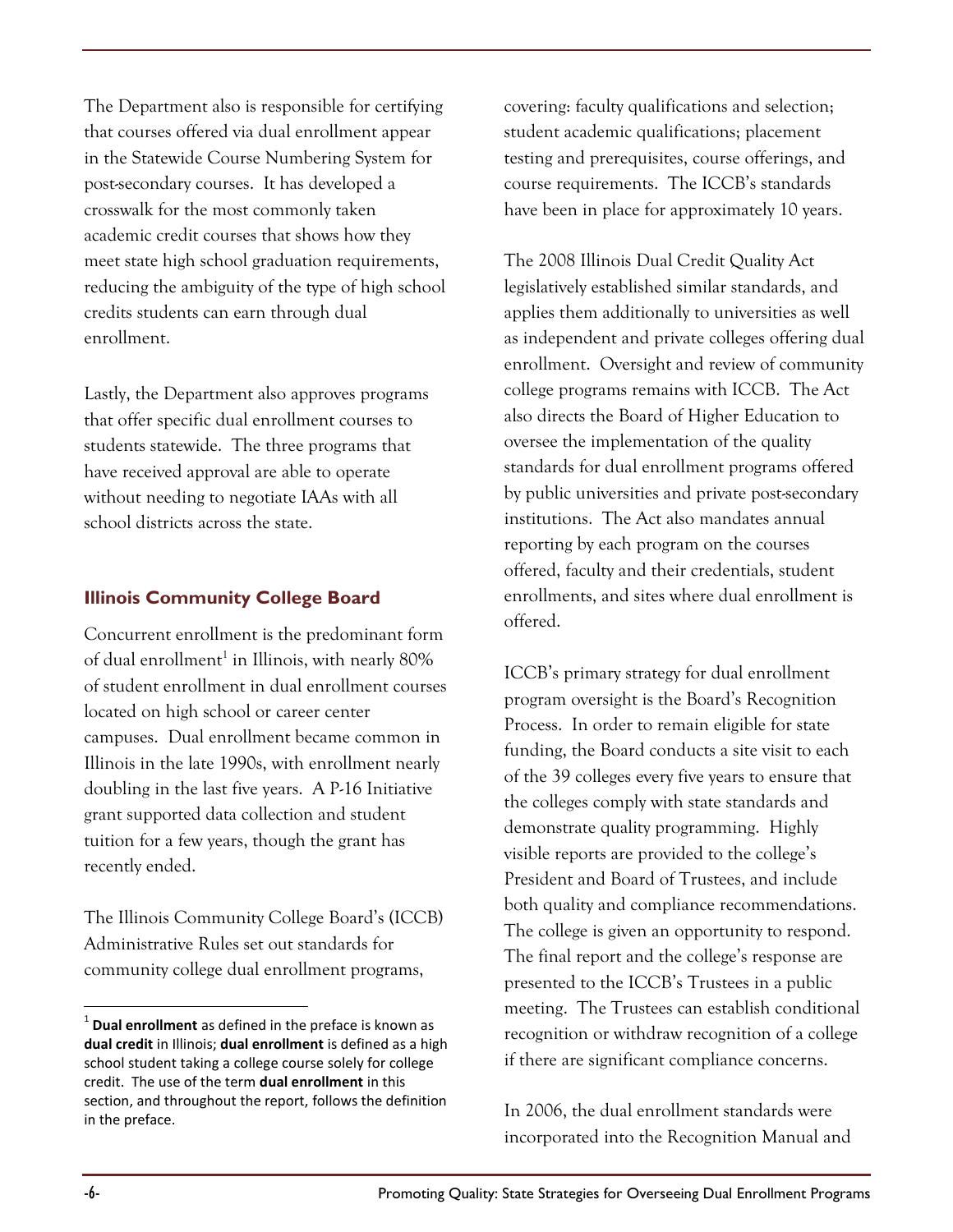the Board's Director of Career and Technical Education began making site visits to review dual enrollment programs. The two-day site visit includes a review of the college's self study and includes an audit of student placement testing and faculty qualification files. Conversations also include discussion of program standards, agreements with school districts, and engaging high school instructors as adjunct faculty.

As this is the first round of dual enrollment reviews, the Director has focused on quality recommendations more than compliance recommendations. To help educate college administrators about the Board's standards, the Board organized two statewide dual enrollment summits and regional workshops.

#### **Oregon Dual Credit Oversight Committee**

All 17 community colleges in Oregon are statutorily required to offer dual enrollment<sup>2</sup> opportunities to school districts within their college district boundaries. The most prevalent form of dual enrollment in Oregon is concurrent enrollment courses offered in the high school by high school teachers. Concurrent enrollment is also offered by 4 of the 7 public universities in the state. The state first adopted an administrative rule on "Two Plus Two and Dual Credit Programs" in 1981, and the early programs were focused primarily on career and technical education. Over time, the colleges began offering more academic courses that transfer to university degrees.

 $\overline{a}$ 

The administrative rule requires programs to submit their policies to the DCCWD and prepare an annual report, while a second administrative rule specifies the qualifications of community college faculty teaching under contract in high schools.

For many years, the community college dual enrollment coordinators have been meeting 3-4 times per year, providing a collegial environment to share program updates and best practices. Conversations began in these meetings about adopting common state program standards. A 2007-08 Dual Credit Task Force recommended that the state adopt common standards. Last year the Task Force was reconstituted as the Dual Credit Oversight Committee.

The Oversight Committee is comprised of three representatives from community colleges, two from public universities, and one high school representative. It is staffed by the Department of Community Colleges and Workforce Development, in collaboration with the Oregon Department of Education and the Oregon University System.

The Oversight Committee adopted NACEP's standards as the state's standards, and established a program approval process. All dual enrollment programs must be approved by the Committee within the next 3½ years, or they will no longer be able to offer dual enrollment in the state. Renewal will be based primarily on demonstrated professional development and student outcome data, and is tentatively scheduled for 2016.

Researchers with the Oregon University System conduct biennial longitudinal evaluation studies utilizing data from a student information system containing data from all public higher education

<sup>2</sup> The state uses the term **dual credit** to refer to a course offered in a high school where a student can earn both secondary and post-secondary credit, and the **concurrent enrollment** model as described in the preface is the predominant one in Oregon.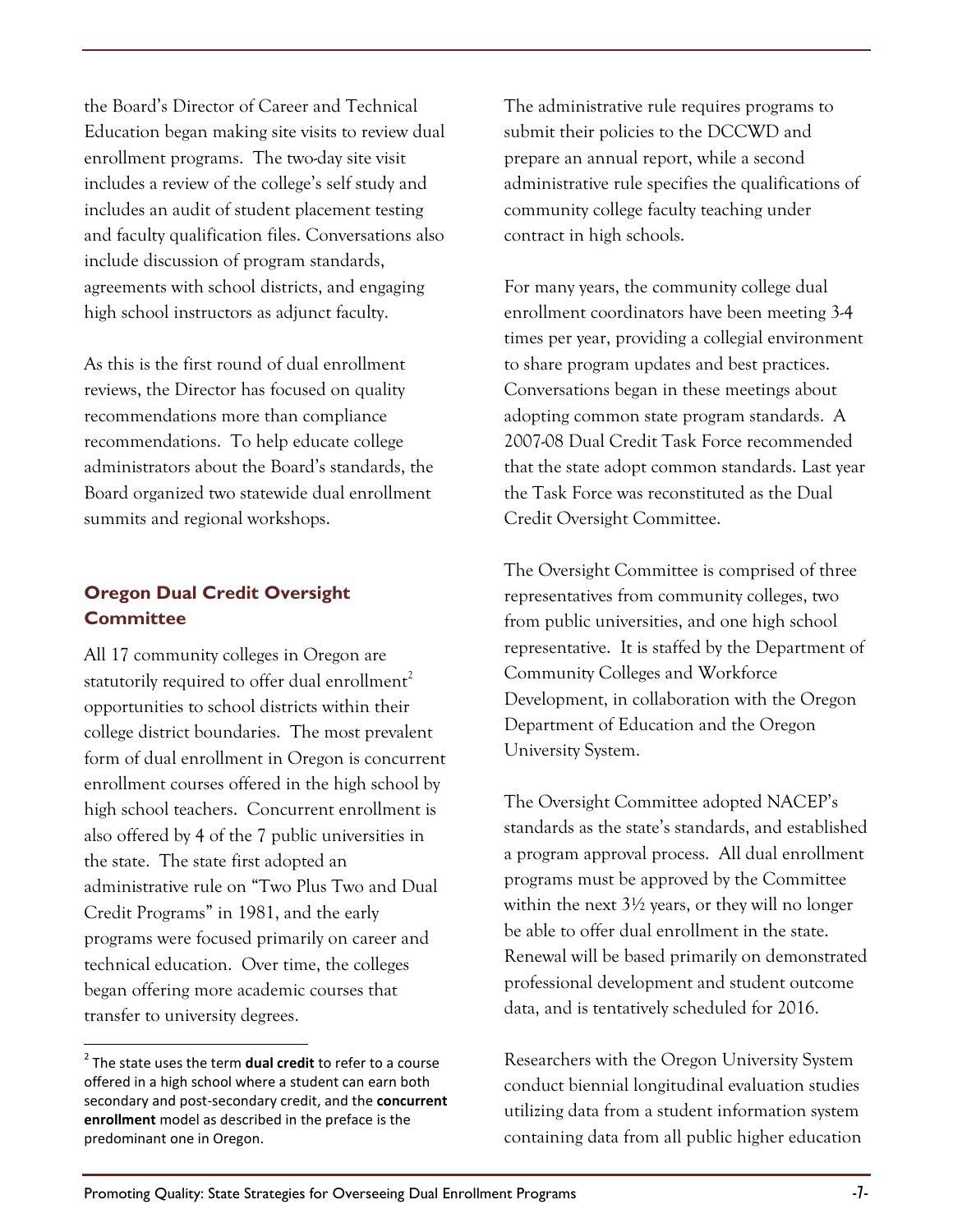institutions in the state. These reports track students who took a dual enrollment course in high school and look at their subsequent performance in higher-level courses after enrolling at an Oregon community college or public university.

#### **South Dakota Board of Regents**

The Board of Regents oversees and sets policy for the six public universities in South Dakota. Historically only one public university in the South Dakota university system, Northern State University, offered concurrent enrollment.<sup>3</sup> Oncampus dual enrollment programs exist on most of the university and college campuses, but these are small and not the focus of the Regents' policy.

Due to the large distances between universities, numerous post-secondary institutions in neighboring states offer concurrent enrollment courses in South Dakota high schools, and many out-of-state students attend university in South Dakota. Thus the Board of Regents' has used its credit acceptance policy to influence the quality of concurrent enrollment programming in the region, not just among South Dakota institutions.

The Board of Regents interest in the quality of concurrent enrollment coursework stemmed from a situation in the 1990s when an institution in a neighboring state began marketing a concurrent enrollment program to South Dakota high schools. When these students matriculated to one of the South

Dakota universities, the universities noticed that they were poorly prepared for higher-level college courses. Further investigation revealed that the content of these courses was not equivalent to the college's course content and that the high school instructors and the sponsoring college's faculty had little interaction.

The Regents established a transfer policy that only accepted concurrent enrollment credit from an out of state institution if the institution signed a high-school based dual enrollment agreement with the Board.

These agreements establish standards for student eligibility, faculty credentials, faculty mentoring, and syllabi development. Prior to signing an agreement, staff from the Board interview program coordinators and college academic officers to gauge whether the program is following the state's standards. When possible, staff visit the institutions throughout the region that send students to South Dakota universities to discuss dual enrollment. The Board approved 13 institutions between 2001 and 2010.

In addition to the program agreements, South Dakota analyzes how well students perform in advanced college classes in the same discipline after taking a concurrent enrollment courses.

In a state with low population, informal networks work well to keep the Board staff informed about new developments in the schools and for resolving concerns. When a serious concern arises, staff discuss the matter with the Regent's Academic Affairs Council (AAC), comprised of university Chief Academic Officers whose recommendations go to the Board of Regents and who ultimately are responsible for implementing Board policy.

 $\overline{a}$ 

<sup>&</sup>lt;sup>3</sup> Concurrent enrollment as defined in the preface is referred to as **high school-based dual enrollment** in South Dakota.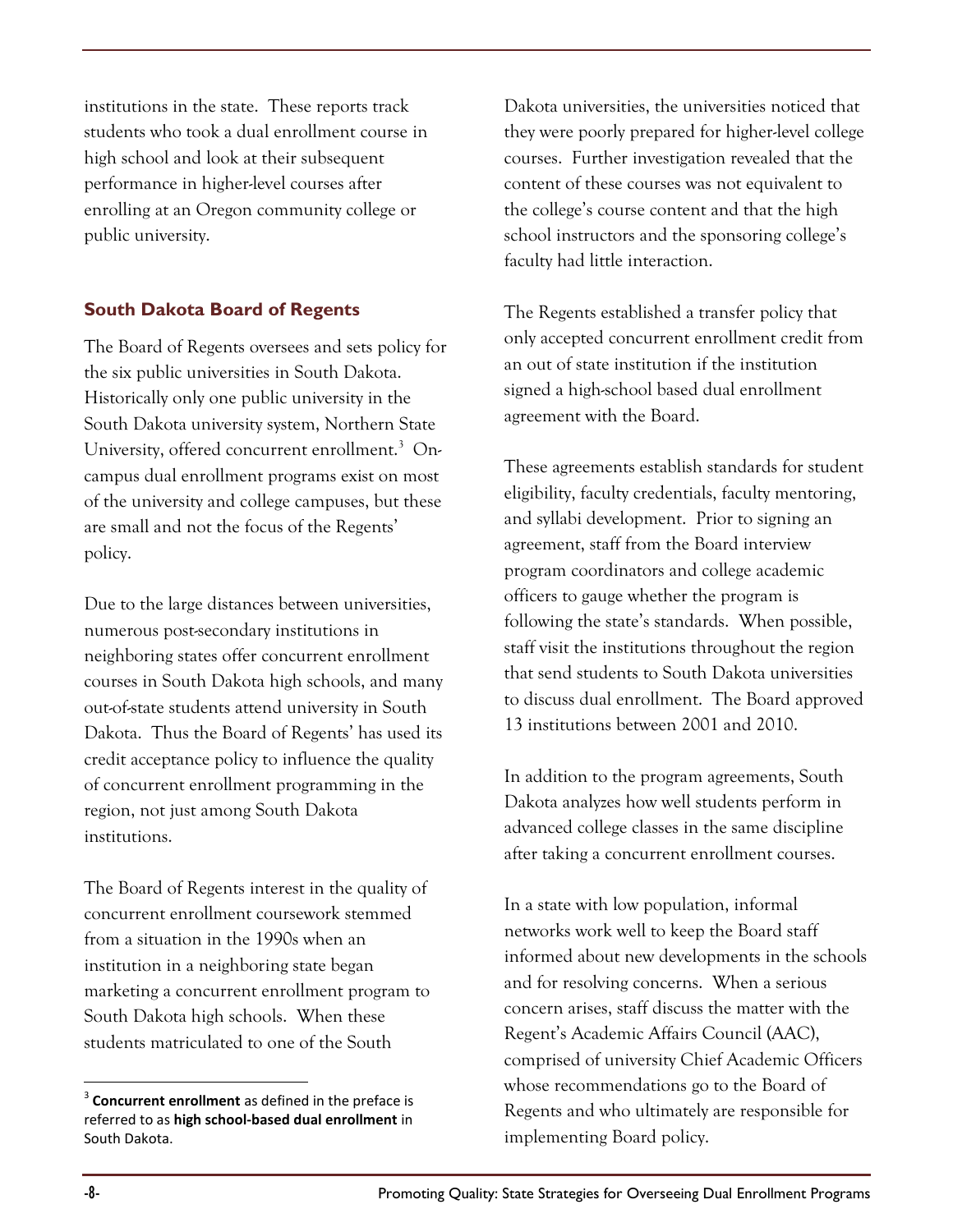Recent changes to Board policy provides for credit acceptance from NACEP-accredited programs, regardless of whether those programs have signed agreements with the Board.

#### **Utah System of Higher Education and Utah Office of Education**

Oversight of dual enrollment<sup>4</sup> in Utah is collaboratively conducted by the Utah System of Higher Education (USHE) and the Utah State Office of Education. The USHE's standards for post-secondary institutions operating dual enrollment programs are an adaptation of NACEP's program standards to the Utah context. The State Board of Education's rule governs high school participation, including student eligibility standards, funding, and program delivery methods. The primary oversight strategies used in Utah include (1) regular collaborative meetings and other efforts to ensure college and school administrators and faculty are aware of the state's standards, (2) course curriculum alignment and approval, and (3) close monitoring of enrollment data.

State agency staff meet quarterly with the Utah Alliance of Concurrent Enrollment Partnerships (UACEP), comprised of post-secondary dual enrollment directors and high school administrators implementing dual enrollment. The UACEP post-secondary and school district chairs set the meeting agendas, but regularly include the state representatives to explain new developments and resolve outstanding issues. The meetings also emphasize professional development, with staff and faculty from both

 $\overline{a}$ 

secondary and post-secondary institutions sharing best practices.

The state also requires each high school and institution of higher education to annually sign an agreement, which contains assurance statements regarding state standards compliance. These are submitted to the USHE, and help ensure that administrators are aware of state policy expectations.

Utah's dual enrollment course curriculum review is designed to ensure that course content aligns 100% with college curriculum, and at least 80% with high school curriculum necessary for graduation. This review process was initiated six years ago, resulting in a Master List of dual enrollment courses for which the state provides funding to school districts and colleges, as the courses are provided for free to students. Colleges and high schools together propose new courses for the list, or adjustments to existing courses. This has created a unique approach to curriculum alignment which must be done the year prior to a course being offered. It forces dialogue between school district curriculum specialists and college faculty, whose work is then filtered through subject area specialists at both state agencies. The process has resulted in greater focus for students taking dual enrollment courses, as the courses are better aligned with first year college requirements and career pathways.

#### **Virginia Community College System**

The *Virginia Plan for Dual Enrollment*, originally signed in 1988, establishes the principal framework and standards for dual enrollment in the state. Revised most recently in 2008, it

<sup>4</sup> Utah uses the term **concurrent enrollment** as we define **dual enrollment** in the preface, to cover a wide range of delivery locations and instructors.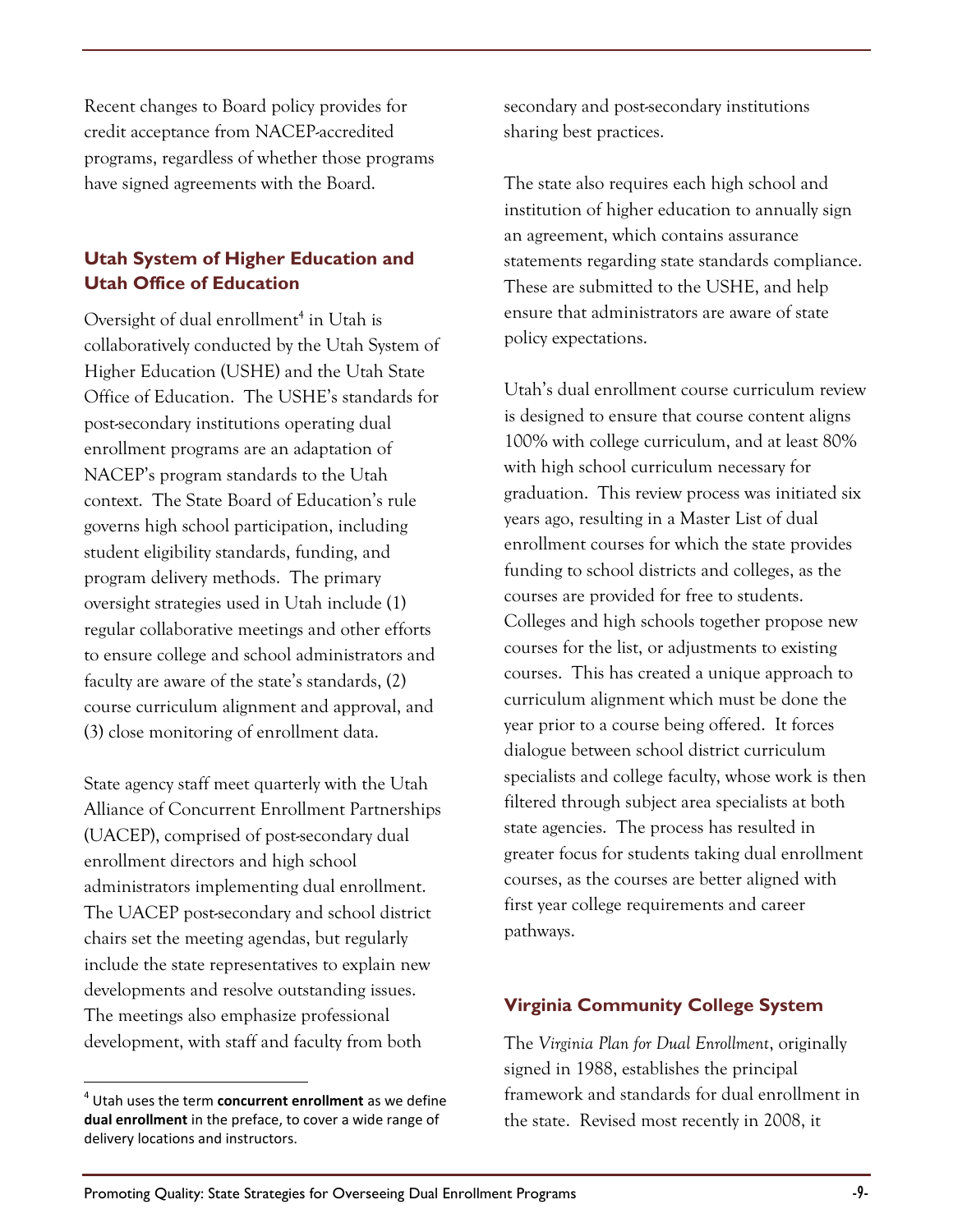encourages collaboration between Virginia's 23 public community colleges and local school districts. It sets standards for admissions requirements, course eligibility, credit awarded, selection of faculty, tuition and fees, and assessment and evaluation.

The *Plan* directs the colleges to apply broadly applicable institutional policies, Virginia Community College System (VCCS) guidelines, and the accreditation standards of the Southern Association of Colleges and Schools (SACS) to dual enrollment course curricula, assessment, students, and faculty; just as the colleges would for on-campus coursework for matriculated college students.

The *Plan* allows for local agreements between the community colleges and school districts to establish the location of the courses, whether courses are taught by high school teachers or college campus faculty, whether to mix high school and college students, and financial arrangements. VCCS provides a template to ensure the contracts contain the minimum provisions required under statute and policy. A central legal office reviews individual contracts as needed.

Five years ago multiple pressures led to an intervention by the system office to improve colleges' dual enrollment programs. These pressures included a large increase in the numbers of students taking dual enrollment courses, questions raised about the rigor of dual enrollment courses, ongoing negotiations regarding transfer agreements, and system office concerns about inconsistent evaluation of faculty qualifications, student placement testing, and other practices.

In response, the Chancellor directed the system office's auditor to conduct a policy and practice audit of nine colleges' dual enrollment programs. The primary findings related to inadequate documentation, excessive use of waivers for faculty credentialing, limited use of required student evaluations of faculty, and some high school textbooks being used instead of college textbooks. System office staff prepared a summary report with no attributions that was distributed to all 23 colleges' Presidents and Vice Presidents for Academic Affairs.

The audit became the starting point for dialogue with the dual enrollment program directors. The System began holding regular meetings to create an environment for open conversations, information exchange, and professional development. The meetings were initially held three times a year, recently shifting to twice a year. Program directors suggest agenda items. The meetings have become an opportunity for dialogue, to resolve legal and enrollment questions, and share practices and resources such as handbooks, faculty materials, contracts, and factsheets.

Building collegial relationships and establishing an environment of transparency and trust has allowed the system office staff to deal with any issues that arise on a case-by-case basis, without the need for authority or mandates. The colleges now have greater consistency in practice, without impeding on institutional autonomy.

While data reporting is limited to student enrollment in dual enrollment courses, system staff are able to monitor trends closely because enrollment and course outcome information is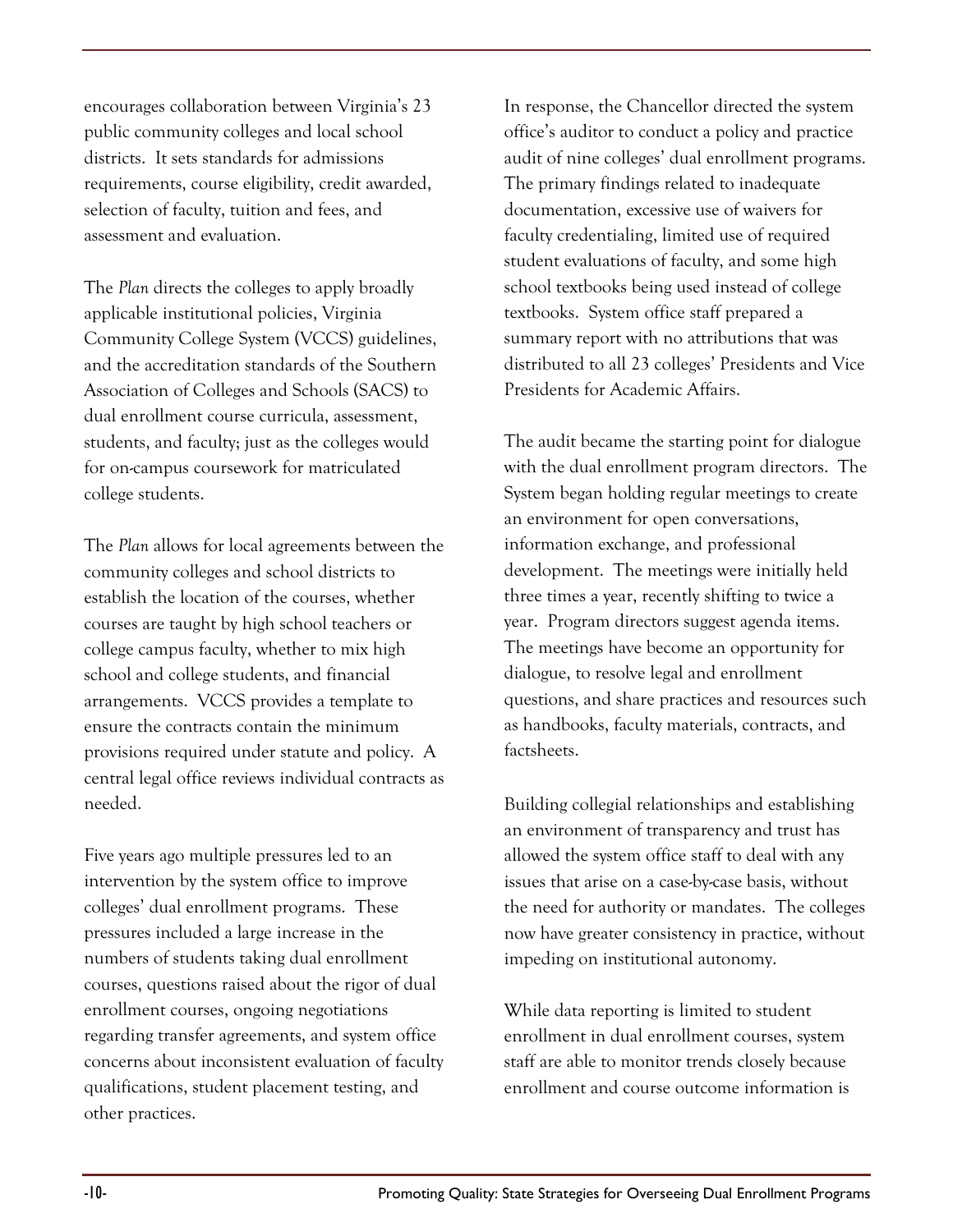centrally stored in an enterprise student information system.

### **CONCLUSION**

States considering implementing new strategies for overseeing the quality of dual enrollment programs have a variety of tools at their disposal. Local policy environments and institutional arrangements affect the design of a state oversight system. Policy-makers should identify quality assurance mechanisms that encourage colleges and universities to adopt best practices without establishing burdensome regulatory measures. There are many routes to the desired outcome of a high quality seamless education system for students, where high school teachers and college faculty collaborate to align curriculum across the secondary-post-secondary divide.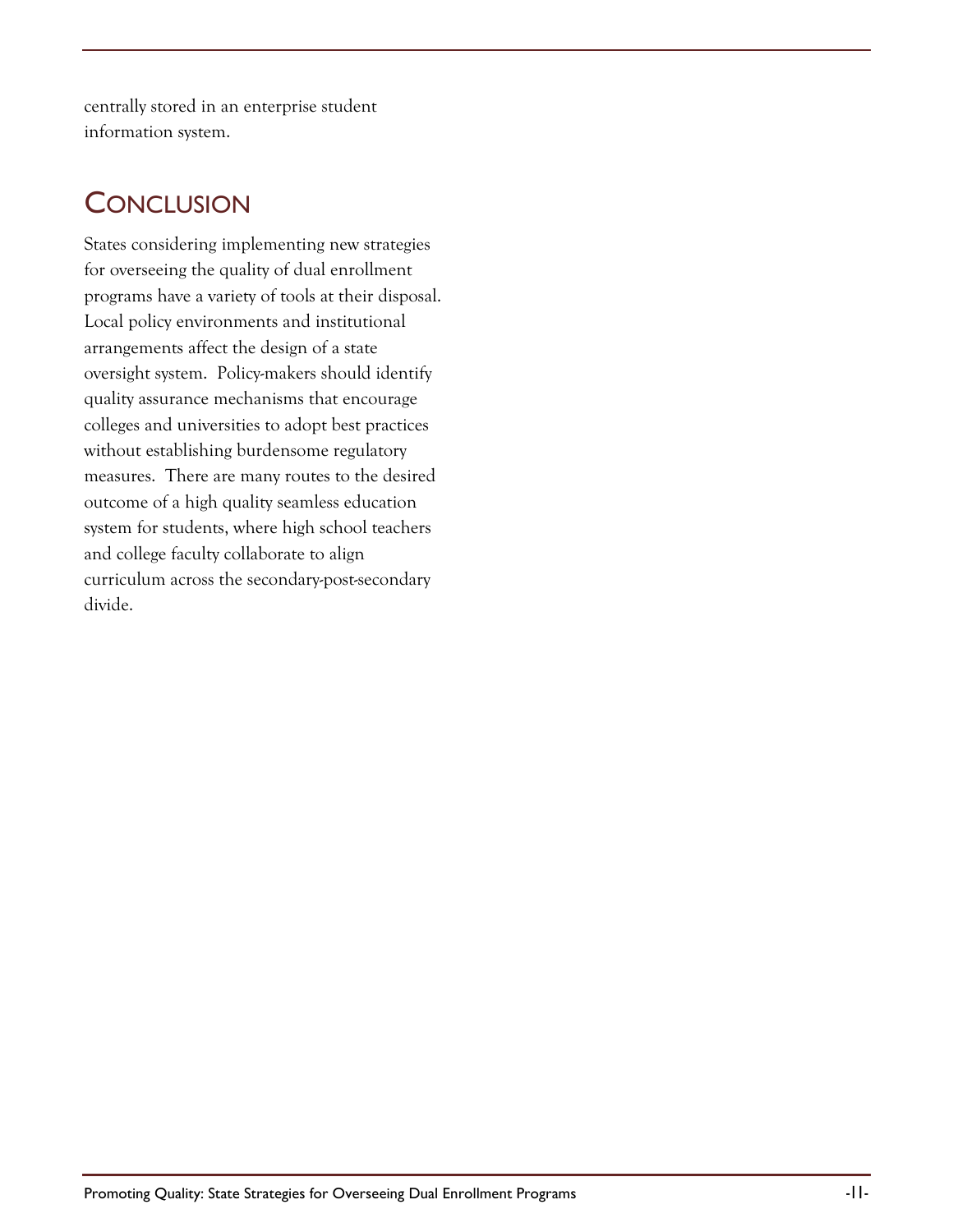# WORKS CITED AND SELECTED STATE RESOURCES

#### **Works Cited**

American Youth Policy Forum (2006), *The College Ladder: Linking Secondary and Postsecondary Education for Success for All Students.* [http://www.aypf.org/publications/The College Ladder/TheCollegeLadderlinkingsecondaryandpostsecondaryeducation.pdf](http://www.aypf.org/publications/The%20College%20Ladder/TheCollegeLadderlinkingsecondaryandpostsecondaryeducation.pdf)

Education Commission of the States (2008), "Dual Enrollment: 50-State Reports, Instructor and Course Quality Component" in *High School Database.* <http://mb2.ecs.org/reports/Report.aspx?id=1316>

Jobs for the Future *(2008), On Ramp to College: A State Policymaker's Guide to Dual Enrollment.*  <http://www.jff.org/sites/default/files/OnRamp.pdf>

#### **Florida**

The Florida College System (2010), *A Review of the Florida College Dual Enrollment Program. Zoom, Edition 2010-01.* <http://www.fldoe.org/cc/osas/evaluations/pdf/Zoom2010-01.pdf>

Florida Department of Education (2010), *Interinstitutional Articulation Agreements Sample Format.* <http://www.fldoe.org/articulation/pdf/interinstitutional-articulation-agreements.pdf>

Florida Legislature (2008), *Dual enrollment programs. 2009 Florida Statutes 1007.271.* [http://www.leg.state.fl.us/Statutes/index.cfm?App\\_mode=Display\\_Statute&Search\\_String=&URL=1000-](http://www.leg.state.fl.us/Statutes/index.cfm?App_mode=Display_Statute&Search_String=&URL=1000-1099/1007/Sections/1007.271.html) [1099/1007/Sections/1007.271.html](http://www.leg.state.fl.us/Statutes/index.cfm?App_mode=Display_Statute&Search_String=&URL=1000-1099/1007/Sections/1007.271.html)

Florida Legislature (2008), *District interinstitutional articulation agreements. 2009 Florida Statutes 1007.235.* [http://www.leg.state.fl.us/Statutes/index.cfm?App\\_mode=Display\\_Statute&Search\\_String=&URL=1000-](http://www.leg.state.fl.us/Statutes/index.cfm?App_mode=Display_Statute&Search_String=&URL=1000-1099/1007/Sections/1007.235.html) [1099/1007/Sections/1007.235.html](http://www.leg.state.fl.us/Statutes/index.cfm?App_mode=Display_Statute&Search_String=&URL=1000-1099/1007/Sections/1007.235.html)

State Board of Education (2010), *College Credit Dual Enrollment. Florida Administrative Code 6A-14.064.* <https://www.flrules.org/gateway/readFile.asp?sid=0&tid=8770369&type=1&file=6A-14.064.doc>

#### **Illinois**

Illinois Community College Board (2005), *Recognition Manual for the Illinois Public Community College Districts, Fiscal Years 2006-2010.* <http://www.iccb.org/pdf/manuals/recogmanual.pdf>

Illinois Community College Board (2008), *"Credit Hour Claims"* in *Administrative Rules of the Illinois Community College Board. Section 1501.507(b)(11).* <http://www.iccb.org/pdf/manuals/systemrules10-08.pdf>

Illinois General Assembly (2009), *Dual Credit Quality Act. Public Act 096-0194.* <http://www.ibhe.state.il.us/academic%20affairs/P20/PDF/09600HB1079.pdf>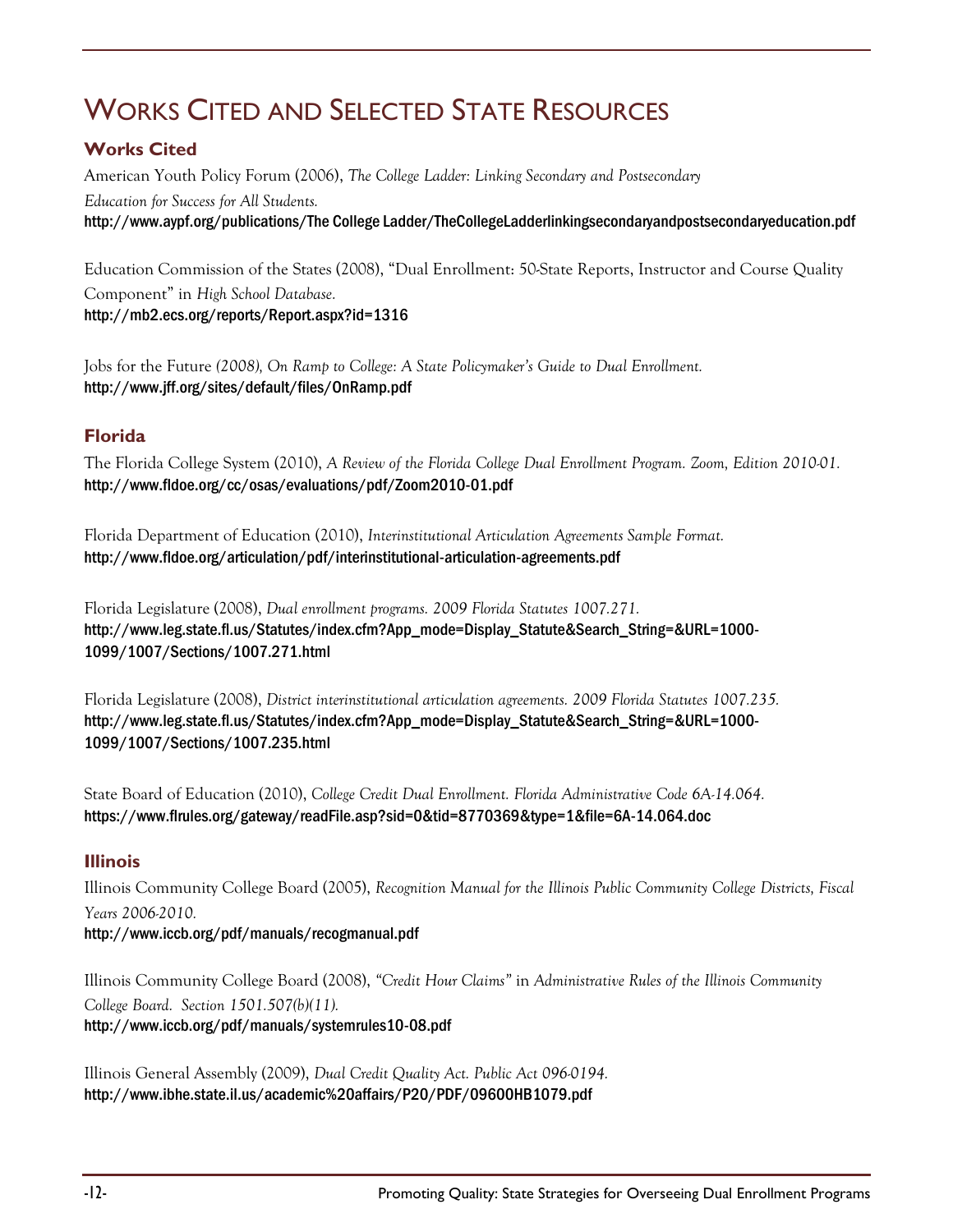#### **Oregon**

Oregon Department of Community Colleges and Workforce Development (1981), *Two Plus Two and Dual Credit Programs. Oregon Administrative Rule 589-007-0200.* [http://arcweb.sos.state.or.us/rules/OARS\\_500/OAR\\_589/589\\_007.html](http://arcweb.sos.state.or.us/rules/OARS_500/OAR_589/589_007.html)

Oregon Department of Community Colleges and Workforce Development (2010), *Oregon Dual Credit Program Application Planning Guide and Procedures.* [http://www.ous.edu/state\\_board/meeting/dockets/ddoc100421-UEE2.pdf](http://www.ous.edu/state_board/meeting/dockets/ddoc100421-UEE2.pdf)

Oregon University System, Office of Institutional Research (2008), Dual Credit in Oregon: An Analysis of Students Taking Dual Credit in High School in 2005-06 with Subsequent Performance in College. <http://www.ous.edu/dept/ir/reports/dualcredit/DualCreditinOregon04-2008.pdf>

#### **South Dakota**

South Dakota Board of Regents (2009), "Agreement Between the South Dakota Board of Regents and \_ College to Facilitate Transfer of College Credits Awarded to High School Students Enrolled in High School-Based Dual Enrollment Courses and Dual Credit Programs" in *Academic Affairs Council May 20, 2009 Agenda Item 6.1.* [http://www.sdbor.edu/services/academics/AAC/documents/05-09AAC\\_6.I\\_dual\\_credit.pdf](http://www.sdbor.edu/services/academics/AAC/documents/05-09AAC_6.I_dual_credit.pdf)

South Dakota Board of Regents (2010), *Policy Manual: Transfer of Credit. Number 2:5.* [http://www.sdbor.edu/policy/2-Academic\\_Affairs/documents/2-5.pdf](http://www.sdbor.edu/policy/2-Academic_Affairs/documents/2-5.pdf)

#### **Utah**

Utah State Board of Regents (2009), *Concurrent Enrollment. Rule 165.* <http://www.utahsbr.edu/policy/R165.pdf>

Utah State Board of Education (2009), *Concurrent Enrollment of High School Students in College Courses. Rule R277-713* <http://www.rules.utah.gov/publicat/code/r277/r277-713.htm>

Utah State Legislature (2009), *Higher education courses in the public schools -- Cooperation between public and higher education. Utah Code 53A-15-101.* [http://le.utah.gov/~code/TITLE53A/htm/53A15\\_010100.htm](http://le.utah.gov/~code/TITLE53A/htm/53A15_010100.htm)

Utah System of Higher Education and Utah State System of Public Education (undated), *Statement on Performance and Outcomes: Concurrent Enrollment* <http://www.in.gov/edroundtable/files/CEPUtahStandards.pdf>

#### **Virginia**

Catron, R. (2001), "Dual Enrollment in Virginia" *New Directions for Community Colleges*, Vol. 2001, Issue 113, Spring 2001: 51–58. <http://onlinelibrary.wiley.com/doi/10.1002/cc.8/abstract>

Commonwealth of Virginia, *Virginia Plan for Dual Enrollment.* [http://www.doe.virginia.gov/administrators/superintendents\\_memos/2008/inf153.html](http://www.doe.virginia.gov/administrators/superintendents_memos/2008/inf153.html)